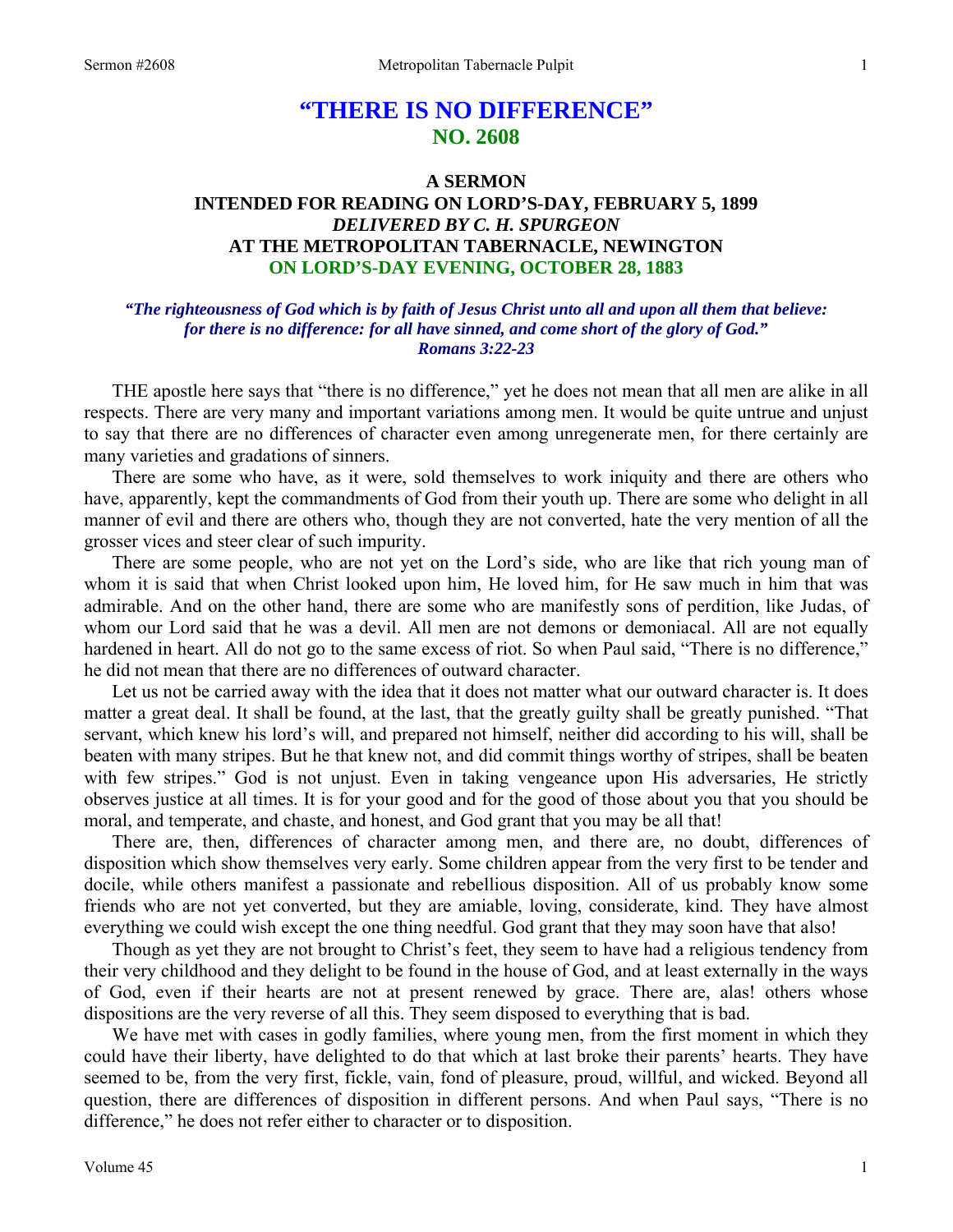There are also in men who as yet are not saved, differences as to their readiness to receive the Word. There are some who are like the "honest and good ground," which is already ploughed and harrowed all that is wanting is the handful of good seed, and as soon as it is sown, they will take it in and in due time yield a harvest in return.

 Others are like the stony-ground hearers—apparently ready and prepared for the good seed. They seem to receive the Word with joy, but as the hard rock underneath has never been broken up and there has been no subsoil ploughing, nothing permanent results from their hearing the Gospel message. There are others, again, who are like the hard-trodden highway—you may sow upon them as much seed as you like, but the only result will be to feed the birds. The fowls of the air will devour whatever is scattered upon them. May none of us be hearers of that sort!

 So you see, dear friends, that there are great differences among men in certain respects. The apostle is speaking in this passage about one thing and you must not stretch his meaning beyond that. There is one point in which there is no difference and that is that "all have sinned." All have forfeited every claim to personal righteousness, all must be made righteous by the imputation of the righteousness of Christ to them, and all who would have that righteousness must believe in the Lord Jesus Christ, for there is one way of salvation, and only one, and whatever other differences there may be, there is no difference about this matter. If we are saved at all, we must all be saved in one way.

 My discourse is to run upon these lines. First, *let us enlarge upon the doctrine* that, in the matter of the Gospel and of salvation, "There is no difference." Secondly, *let us show its practical bearing upon ourselves*, and then, thirdly, *let me rejoice in the doctrine*—let our hearts sing over it, for there is the raw material of many a holy song and psalm within these few words, "There is no difference."

**I.** First, then, LET US ENLARGE UPON THIS DOCTRINE and in so doing, we will make four observations.

 The first is this, *there is no difference as to the message of salvation which is to be delivered to men*. It may be my privilege, at one time, to speak to a convocation of highly-intelligent well-educated men. If so, I am to preach to them the Gospel of salvation by faith in the blood and righteousness of Jesus Christ.

 On the other hand, it has often been a great joy to me to preach to assemblies which certainly were not composed of the learned and great, but were gathered from the lowest class of the people. How glad I have been to preach to them! And I had exactly the same message to deliver to them as to the other congregation, "He that believeth and is baptized shall be saved; but he that believeth not shall be damned."

 If the true preacher of Christ were called to preach before a pit full of kings—as Napoleon once said to a noted singer, "If you will come to me, you shall sing before a pit full of kings"—if it were the preacher's business to address such an audience as that, he must preach nothing but, "Believe and live." And if he were called to speak before an assembly of murderers about to die, the very scum of the earth, he could have no more suitable or appropriate message than this, "Believe on the Lord Jesus Christ and thou shalt be saved."

 Go where you may, my dear brother, you need not puzzle your head about the sort of Gospel you are bound to preach. To the jailor at Philippi, to the Areopagites on Mars' Hill, to the Sanhedrin at Jerusalem, to Nero at Rome, to barbarian, Scythian, bond, or free, to the very chief of sinners, to the greatest or the least of mankind, you have to deliver but one message, "God hath set forth his Son, Jesus Christ, to be the propitiation for sin, that whosoever believeth in him should not perish, but should have everlasting life." This is the essence of the one message we have to deliver to all men. "There is no difference."

 And next, *there is no difference as to man's need of this Gospel*. There are some, as we have already admitted, who have been preserved from gross vice, whose lives have been moral and upright, yet they have as much need of the Gospel as those who are confined in our jails or those who flaunt their unchastity in our public streets.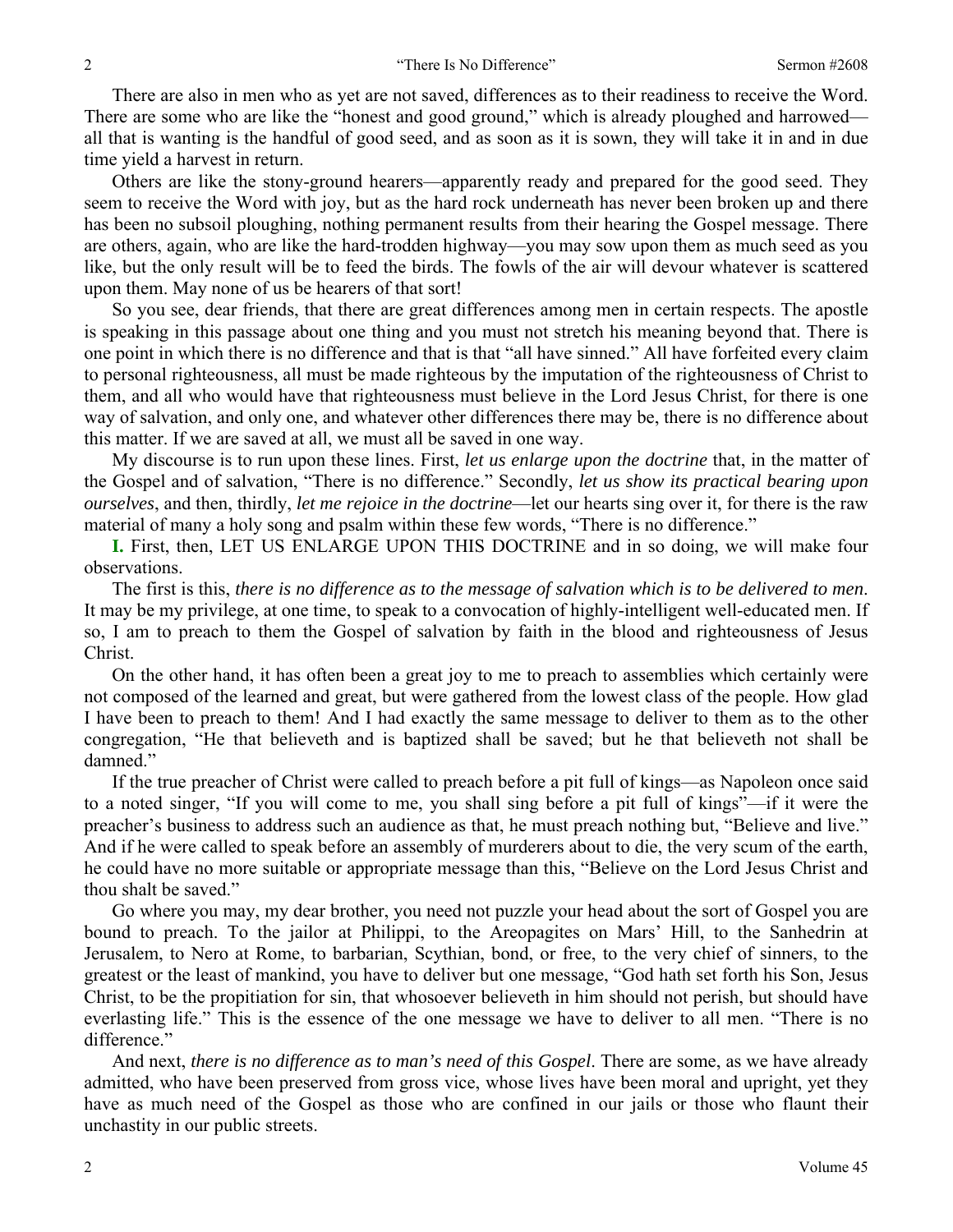#### Sermon #2608 **3** There Is No Difference" 3

 The Gospel comes to deal with sin and if a man has but one sin, he cannot get rid of that one sin apart from the atonement of our Lord Jesus Christ. But all men have not merely one sin, but many sins. They may not all be equally clear and manifest, some of them may be secret sins, but the secrecy of sin does not render it less sinful in the sight of God. There are no secrets from Him, He sees everything.

 And whether sin be open or covert, whether it be less or more than that of other men, it needs the atoning sacrifice of Christ to remove it. The putting away of the sin of the most moral person who ever lived requires the propitiation of the Son of God. There is no bath that can take away a single stain of guilt except that—

> *"Fountain filled with blood, Drawn from Immanuel's veins."*

All men have evil hearts, albeit their hearts may not all be equally inclined to the coarser vices in which some indulge, yet there is in every sinner the black spot of alienation from God, forgetfulness of God, love of sin, and dislike to God when He is thoroughly known. And to get this out of the heart requires a divine operation in every case.

 No man can make his own heart clean. If it were possible for a man to change his arm or his foot, yet it would be clearly impossible for him to change his heart—that is so vital to himself that there cannot be a change there except He that made all hearts should make that heart anew. To change the heart of the most amiable maiden requires the work of the Spirit of God as truly as to change the heart of the most debauched wretch that lives.

 It is no more possible for the honest man than for the practiced thief to make his heart right in the sight of God—it is equally impossible to either of them. Both cases are beyond human power and therefore the need of the work of the Spirit of God is the same. All of us at this moment either stand stripped naked before God, without a rag to cover us, or else we are wrapped in the glorious and resplendent righteousness of Jesus Christ.

 The need of the Gospel is the same to every individual in the world. Those who are elevated above their fellow creatures do not stand on high before God—the Queen needs the grace of God to save her just as much as the poorest of her subjects. "There is no difference" as to the need of salvation.

 Next, *this declaration is equally true as to the method of salvation*. The way in which men are saved is the same in every case. "There is no difference." They do not all feel the same terrors, they do not all experience to the same extent the common joys. Each path is peculiar in some respects, yet there is but one road and that is the narrow way that leads unto life eternal.

 The plan of salvation is this—that we do confess and acknowledge that our own righteousness is but filthy rags, that there is nothing in us that can merit anything of God, and next, that we apprehend that the Lord has put His dear Son into our place, has laid on Him our sin, and smitten Him with the strokes that ought to have fallen upon us. He, on His part, willingly becoming our Surety and Substitute. We must believe this if we would be saved.

 That being done, we must accept what Christ has endured as being borne for us and trust in it with our whole hearts. We must, in fact, change places with Christ—let Him stand, as He did stand, and be reckoned as the sinner, that we might stand here and be looked upon by God as if we had been like His Son, perfectly righteous and without sin. He clothes Himself in our rags and He puts on us His royal robes. Faith appropriates to itself the righteousness of the Lord Jesus Christ and so is clothed with what is called in our text, "the righteousness of God."

 God's plan of salvation is a grand one and there is no other that can avail anybody in the whole world. This is the one way of life—that you do acknowledge yourself to be nothing and take Christ to be your All-in-all—that you, with your sin and misery, do, by a simple act of faith, take to yourself Christ to be your righteousness and your strength—and this being done, you are accepted in the Beloved, for now is it true of you that the righteousness of God, which is by faith in Jesus Christ, is unto you and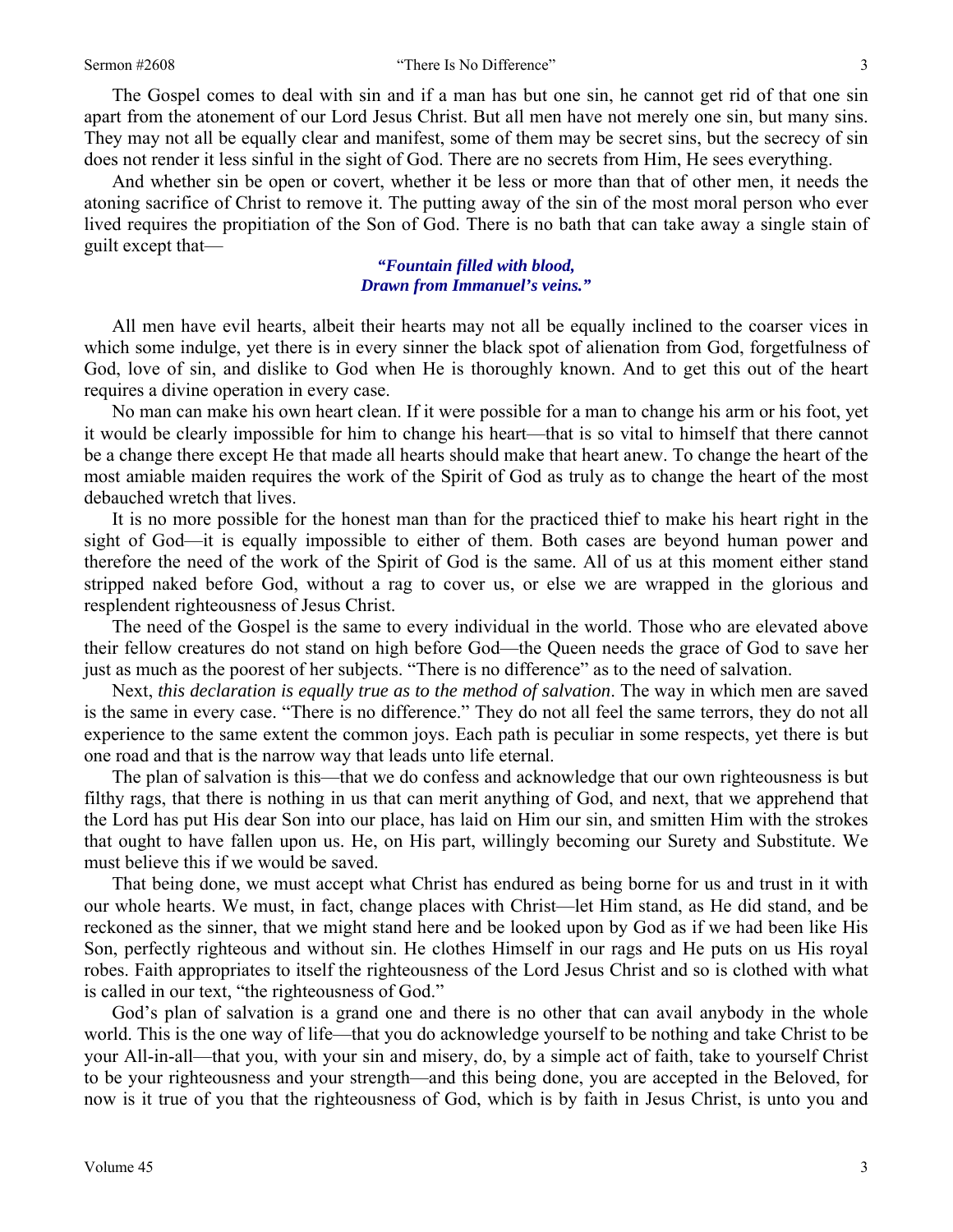upon you seeing that you have believed in Him. "There is no difference," then, about the method of salvation.

 Once more, *there is no difference as to the efficacy of the plan of salvation.* This man believed in Jesus Christ and was saved. So shall that other man be if he believes in Jesus Christ. All who believe in Christ are justified from all things. All who trust in Christ have eternal life and shall never perish. The blood of Jesus was never yet applied to a conscience without giving it peace.

 A persecutor is washed and his crimson stains are gone. A thief believes and he is that day with Christ in Paradise. Mary Magdalene believes and seven devils are cast out of her. A rough Philippian jailor believes and that night he is baptized, rejoicing in God with all his house. Never sinner yet did try this blessed remedy and find it fail, and none ever shall, for "there is no difference."

**II.** Now, in the second place, I want to TURN THIS TRUTH TO PRACTICAL ACCOUNT by showing its bearing upon us.

 My first observation is *what a leveler this doctrine is for pride*! There is self-righteousness up there as a crown upon your forehead—it will have to come down, my friend. You are covered with the beautiful garments of your own good deeds. Take them off, brother, take them off. They are all without merit in the sight of God until you have trusted His Son.

 All that you have done, and all that you think you have done, are only as so many cobwebs that must be swept away. There stands the gate through which the most fallen may enter and you must go through the same gate. There is no private path made for a gentleman like you. There is no royal road to heaven save only that one royal road which is opened for the very chief of sinners.

 Down, Mr. Pride! Here is a man who is born of Christian parents and perhaps he has listened to the lying logic of the present age which says, "Children born of godly parents do not need conversion. There is something good in that by nature." I tell you, sirs, that I begin to tremble for the children of pious parents, for I think that they are more likely to be deceived than any others.

 They often fancy that they are converted when they are not and they get admitted into churches while they are unconverted. They are not like those who can see a great change in themselves through being taken right out of gross sin. They are very apt to be deceived and have need to be very careful lest they should make a fatal and eternal mistake. Instead of boasting of their godly ancestry, high privilege as it is, let them remember that regeneration is not of blood, nor of birth, nor of the will of man, but of God, and to them, as to all others, Christ's words apply, "Ye must be born again."

 Some there are who imagine that they can get to heaven by some special staircase, because they are people of rank. Oh, believe me, Sir John, you will have to be saved in the same way as your groom or not at all! Ah, my lord, everybody bows to you, but you must bow to Christ! You must be saved in the same way as the carpenter, and the blacksmith, and the chimney-sweep, or not at all.

 There are no two ways to heaven. Jesus says, "I am *the* Way." There is no other way for your lordship or your ladyship, despite of your rank. There is a wealthy man who thinks that everything is to be bought, if he can find the price, but you cannot buy heaven, sir. The very stones of the street are of pure gold. You could not buy one of them, you have not money enough. Your wealth goes for nothing in the matter of salvation. You must be saved just in that same way as the poorest of the poor. The pauper who was born in a workhouse, and has never left it, has the same way of salvation as you have, for, "there is no difference" of any sort, whatsoever with regard to birth, or rank, or wealth.

 But someone says, "I am a man of great abilities, a man of education, and culture, and learning." I am very glad to hear of it, my dear sir, but do you expect the Lord is going to make a way of salvation by competitive examination as when people enter the Civil Service? Is there to be a special way of salvation for you Masters of Arts or Doctors of Divinity? It is not so.

 The Lord knew that the great bulk of people would be nothing of this sort, so He made a Gospel which is adapted to the poor and is just as suitable for all others. Those who are illiterate can, nevertheless, understand the way of salvation by faith in Christ and so they are saved. And my dear sir, you will have to be saved in the same way or else you will never get to heaven.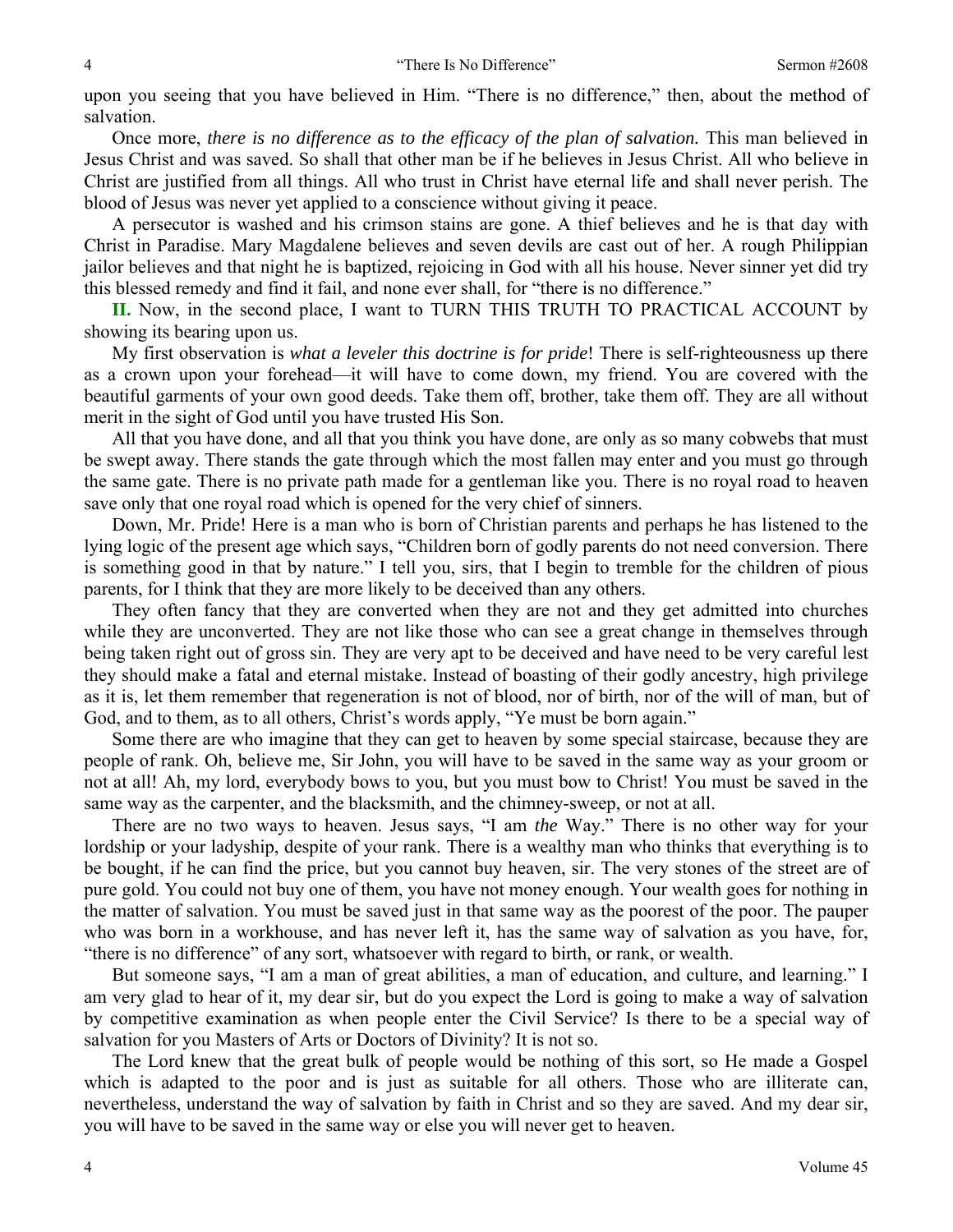I have heard of a king of Sweden who, when he lay dying, had a bishop to pray with him, and when the bishop had finished his prayer, the king said, "Somehow, I have derived no comfort from that prayer. I remember once hearing a shepherd pray in a hut when I had lost my way—will you send for him?" They did so, and when the shepherd poured out his heart in his own simple language, then the king saw the light and died rejoicing. "There is no difference"—the king and the shepherd need the same Savior and must go to heaven by the same royal road. This doctrine dethrones pride, but that is not all that it does.

 Further, *it is a great uplifter of those who are troubled with fears*. "Oh!" says one, "I am such a great sinner. I feel that I am the greatest sinner who ever lived." Ah! my dear friend, but "there is no difference." You will enter heaven at the same gate through which great saints go in, if you do but trust the Lord Jesus Christ, for that is what they have to do and so they are saved, and so shall you be.

 I think that I hear another say, "But I find such evil in my very nature. I have such a hard heart. I cannot feel, I cannot love the Lord as I want to." Yes, I know all about it and I am very sorry for you, but my dear friend, "there is no difference." You believe that there are some Christians who are very tender of spirit, but the Lord had to make them tender and He can make you tender.

 The same Lord that saves little children, and that brought a young Josiah, and an open-hearted Lydia to His feet, can bring you also, for there really is no difference. It needed a divine work in their case and it needs the same in yours.

 "I am very poor," says one. Yes, but "there is no difference," blessed be God! You hardly know where you are going to sleep tonight, but I can tell you where you may rest, not only tonight, but all your days—that is, in Christ Jesus, if you come and put your trust in Him. He does not look to see whether you have a suit of broadcloth or a suit of fustian. "There is no difference" with regard to that matter.

 "But I am so ignorant," says one, "I cannot even read." I am very sorry for you and I think that you ought to try and learn. At the same time, there is many a man who can read his title clear to a mansion in the skies who does not know A from B. It does not need that you be a scholar in the schools of men to become a scholar in the school of Christ, but just as you are, trust your soul in His hand and He will teach you all that is essential to be known, for in this matter, "there is no difference."

 I thought I heard someone say, very indistinctly, "Ah, sir, but I am so old!" Yes, yes, and I think I hear a little boy or girl over yonder say, "But sir, I am so young." Well, come along, both of you. Give me your hand, old friend, and give me yours, dear child, for "there is no difference" between the oldest and the youngest as to this way of salvation. The child believes and is saved, and the old man believes with a childlike faith and is saved, too.

 My text also has a practical bearing in another direction, *it helps to meet singularity of disposition*. There are many persons in the world who believe that they are different from everybody else. I always sympathize very heartily with them, because I know that I am myself a very odd body, a lot out of all catalogs, I often say, and so are you.

 You think there never was another like you. Perhaps you think it is a pity that there should be and very likely that is true. You are all by yourself, you say. Well, just listen to me, for my text can set you right—God grant that it may! After all, "there is no difference." Come, you strange Jack—you singular Mary—you that seem to be the odd bird in the nest—there is, after all, no difference.

 Your heart is evil, your life has been sinful—so has my life been, and so is it with all those round about you. And there is only one way of salvation for you odd people and for all these even people as well. There is not anybody that is so cut on the cross, so strange, and so altogether out of harmony with the rest of mankind that he may say, "God left me out of His calculations." No, there is really no difference whatever between you and others in this matter of salvation.

 I must make yet one more practical use of my text and that is, *to encourage you who labor for Christ*. Where are you going to serve the Master, my brother? "Oh!" you reply, "I have a very tough bit of ground to till. I teach in a Ragged School in Mint Street and I visit the lodging houses." Another says, "I am trying to do something for Christ in Bethnal Green."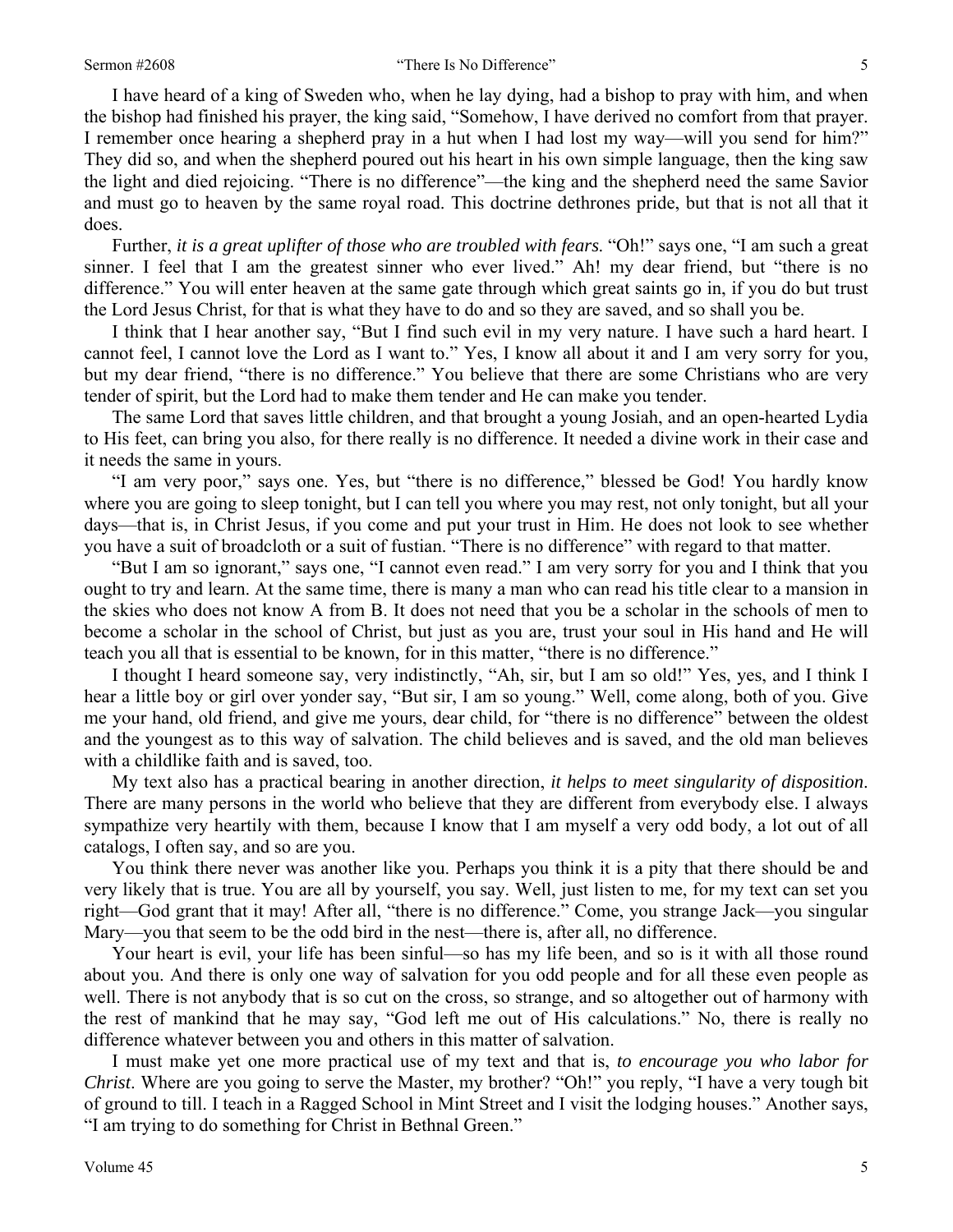Well, friend, I reckon that I have about as hard a field of labor as you have. "Oh!" say you, "but these look like very respectable people." Yes, they look so, but if you could read their hearts, you would see that they are uncommonly like those people in Mint Street and Bethnal Green among whom you are working. "As in water, face answereth to face, so the heart of man to man." We all belong to the same race. There is but one blood in all of us, there is the same tendency to sin and the same need of a Savior for these respectable-looking folk as there is for the very roughest and the very dirtiest of mankind.

 I think I hear another say, "I am going to Africa as a missionary and I am sometimes afraid as to how I shall get on with the benighted people there." Another says, "I am going to India and I do not know how I shall succeed with those learned Brahmins." Another says, "I am going to China. I cannot hope to see many converted among those who are so devoted to Confucianism."

Why not? "There is no difference." After all, it is the same sort of soil which we all have to plough either at home or abroad. There may be a slight contrast on the surface, but it all needs the same kind of plowing, the same sort of sowing, and the same divine power to cause the seed to grow. The gate of salvation is just as widely open to men in China as it is to you who have long been sitting under the sound of the Word.

 At bottom, "there is no difference" between man and man—they are all sinners, they are all depraved. "They are all gone out of the way, they are together become unprofitable; there is none that doeth good, no, not one." I believe that it takes as much grace to save an Englishman as it does to save an African.

 The grace operates, too, in much the same way. The experience of the two men, when it is related, may sound differently because of the varying measure of knowledge of the parties concerned, yet the essential items of all true Christian experience will be found to be the same in every case. Do not, therefore, say, dear brother, "I shall not go to that place. It is such a difficult sphere."

 I have a notion that such a spot as that is the very best place to which anyone can go. "But there are such crowds of people there." All the better. It is good fishing where there are plenty of fish. "But oh, they are so wild!" Just so. But if I were ever to go hunting, I would not hunt poor timid hares, I should like to go after lions, and tigers, and bears, and wolves—there is some sense in such sport as that.

 And if you go in for soul-winning, do not be picking and choosing which souls you will try to win. The worse the region is, the more it needs the Gospel of Jesus Christ. I think that if I were a lamp and I could have my choice as to where I would be hung, I should not wish to be in one of the fine streets where there were plenty of other lamps, but I should like to go down some wretched court where there was no lamp at all, where the people break one another's heads, and steal one another's goods in the dark, for I should be of more use there.

 So, dear friends, be willing to go where you can be of most use. And wherever your sphere of service is, do not be discouraged, for over all men there hangs this motto, "There is no difference." They have all to be saved in the same way and the omnipotence that can save one will abundantly suffice for the salvation of another.

**III.** Now, in closing my discourse, I want to spend a minute or two in bidding you REJOICE OVER THIS GREAT TRUTH.

 I rejoice over the fact that there is no difference, in the matters of which I have been speaking, *concerning the whole human race*. I saw a picture of the Tower of Babel by an eminent painter. All the various races of mankind were represented as going off in different directions, some to the North, others to the South, to the West, or to the East, all being scattered over the face of the whole earth. It was a painful sight to see the great family broken up, never, as far as we could see, to be reunited again.

 But dear friends, hear how this text collects the whole family of mankind into one and gathers all these scattered ears of corn and just makes one sheaf of them—"There is no difference." All men are fallen through sin, but whosoever out of them all believes in Jesus Christ shall have eternal life. There is one blessed bath of salvation in which all may be washed whiter than snow. There is one remedy, and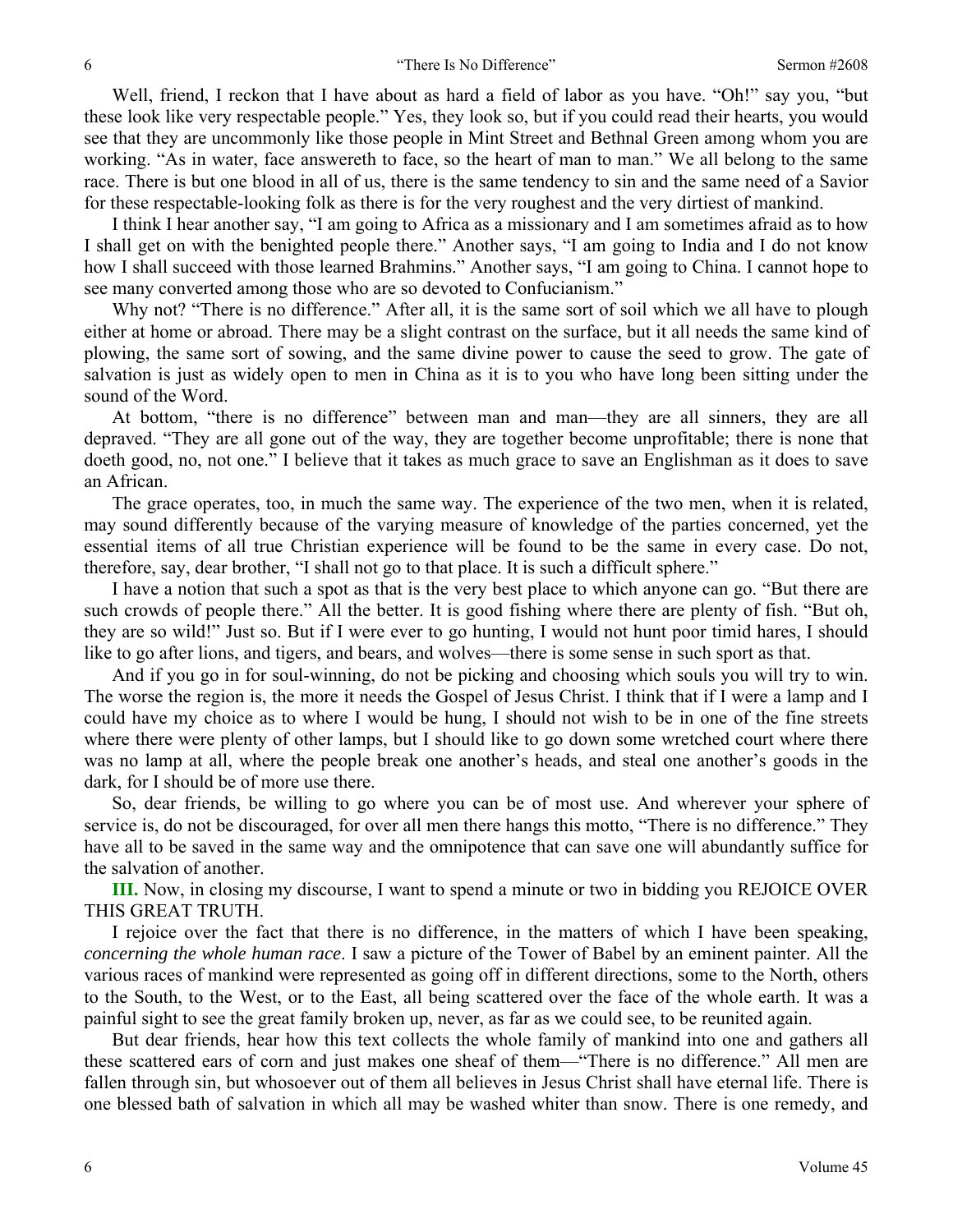only one, for the disease of sin—and all who apply to the great Physician are healed forever. I love to see the human race thus reunited.

 But there is something better than that. *What glory it is to the Lord Jesus Christ that He should be the only Savior* and that faith in Him should be the only way of salvation! I feel sure that we do not wish the Lord Jesus Christ to be put into competition with someone else in His work as our Savior. No, we want our Lord to have the monopoly in this matter and He has it.

 None can be saved except by faith in Him, by the application of His precious blood, glory be to His holy name! I feel a very peculiar joy over this truth. I was thinking, as I came along to this service, "Suppose I had to preach a different gospel for every man?" There is a little book entitled, *Every Man His Own Lawyer.* Well, nowadays, according to some people, it seems as if every man is to be his own savior.

 But if I had, say, a dozen gospels and I had to sort them out and give the right gospel to the right man, what a fix I should be in! I believe that, oftentimes, I should be giving your gospel to someone else and someone else's gospel to you—and what a muddle it would all be! But now we have one universal cure. We have a divine *catholicon*. The blood and righteousness of Jesus Christ will save every man who trusts Him, for "there is no difference."

 Wherever Christ is received, there shall be salvation. This makes it easy work for the preacher and what a blessing it is to you who are believers. For, suppose you had to say, "Well, I have believed in such and such a salvation," but somebody might say, "That will not save you. You are a No. 2 man and you need No. 2 gospel, not No. 1."

 Suppose you should lay hold of that and one of these days your conscience should say to you, "No. 2 is not the medicine that you want, you ought to have No. 6." Suppose that it ran up to No. 14, No. 17, or No. 20? Why, when you lay dying, you might say, "I have taken the remedy No. 1, but I am afraid that I am a No.20 man. I took this one and it did give me some kind of relief, but I am afraid that I took the wrong medicine."

 But now it is one medicine for every disease—one Christ for every sinner—one blood with which to wash us—one salvation with which to rescue us—one righteousness with which to cover us. Therefore, such doubts as I have just mentioned can never come into the minds of those who believe in Jesus blessed be God for that!

 And so to you, dear hearers, who are seeking after Christ, is it not a great mercy that there is but one name whereby you can be saved? Otherwise, the same awkward occurrence might happen to you and you would be saying, "At which door am I to go in?" You might get to the wrong entrance and the man in charge of it might say, "This is not the door for you. You have come to the wrong one, you must go to No. 6, or 7, or 8."

 How puzzled we are when we go to Clapham Junction, or some such railway station, to know which staircase we are to go up—and a poor sinner would be much in the same kind of worry to know which way he was to be saved. But when it is just this, "Believe and be saved; look and live; trust yourself to Christ, rest in His atoning sacrifice, and you are saved"—all can understand it.

 When God gives us, by His Spirit, a simple faith in Jesus, we at once receive eternal life, and every soul that believes in Jesus Christ has that life. I pray God to bless this message to you who are still unsaved. Quarrel not with your only hope of salvation. Accept what God provides. Yield yourselves to the divine decree, for God has decreed that no soul shall enter heaven but by His Son, "the Way, the Truth, and the Life."

 This name—this one name—you must rely on if you would be saved. This way—this one way—you must run in if you would enter heaven. God help you to enter it at once, for our Lord Jesus Christ's sake! Amen.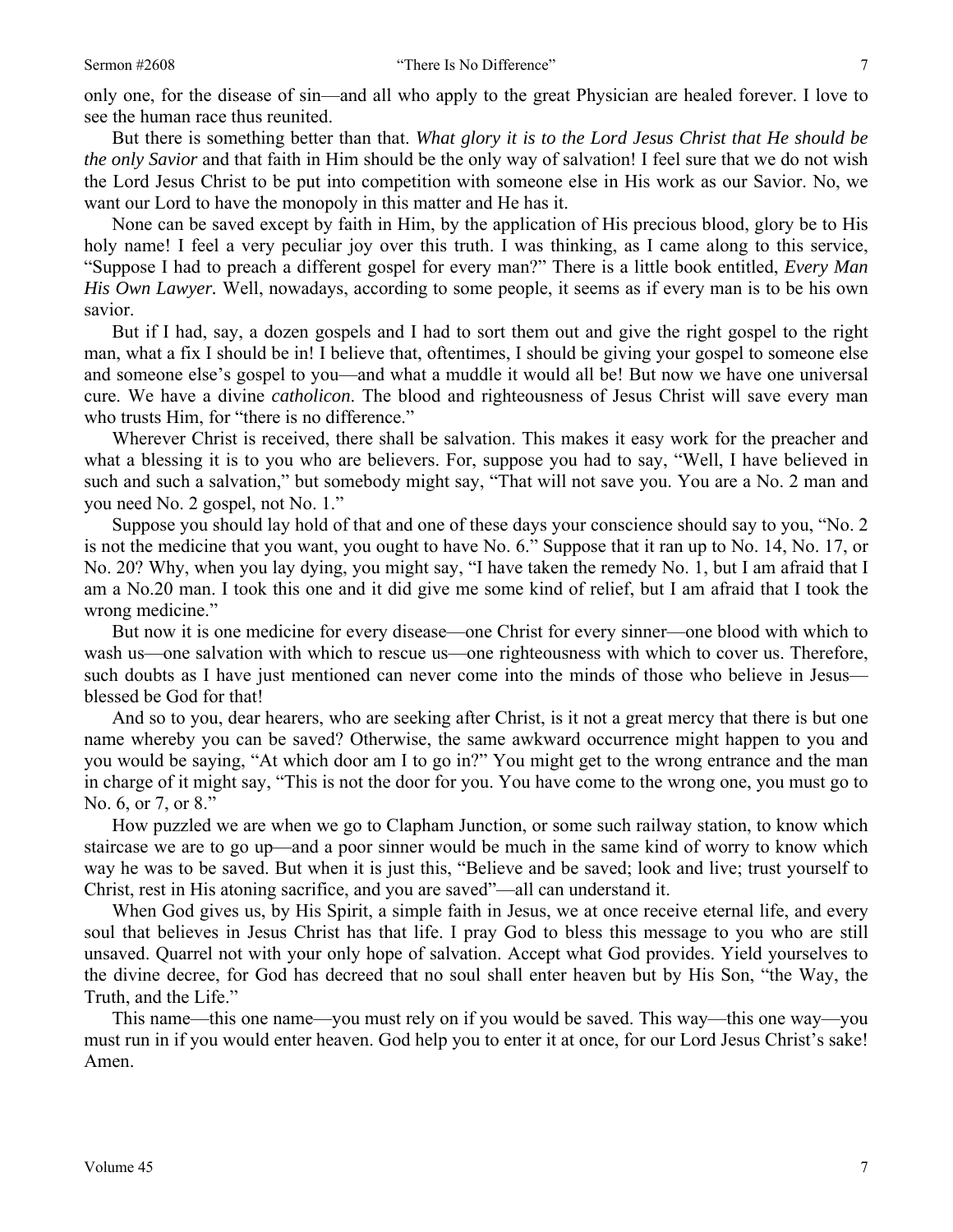### **EXPOSITION BY C. H. SPURGEON**

## *ROMANS 3*

**Verses 1-2.** *What advantage then hath the Jew? or what profit is there of circumcision? Much every way; chief, because that unto them were committed the oracles of God.* 

If it be so that, after all, no outward rite or birth privileges can bestow grace, what advantage did the Jews possess? "Why!" says Paul, "they had this very great privilege, 'that unto them were committed the oracles of God.'" It is no small blessing to have a revelation from JEHOVAH and to have the means of knowing what that revelation really is.

**3.** *For what if some did not believe?* 

Many of the seed of Israel did not believe the revelation that was made to them. Yet the privilege of hearing it was just as great, even though they slighted it.

 **3-5.** *Shall their unbelief make the faith of God without effect? God forbid: yea, let God be true, but every man a liar; as it is written, That thou mightest be justified in thy sayings, and mightest overcome when thou art judged. But if our unrighteousness commend the righteousness of God, what shall we say? Is God unrighteous who taketh vengeance?* 

Vengeance on a sin which is nevertheless made to turn to His glory?

**5-7.** *(I speak as a man) God forbid: for then how shall God judge the world? For if the truth of God hath more abounded through my lie unto his glory, why yet am I also judged as a sinner?* 

Yet I shall be. If God shall overrule my sin to His own glory, that will make no difference to my responsibility. If I have lied, if I have done wrong in any way, I must be judged and condemned on that account, whatever may be the ultimate result of my sin.

**8.** *And not rather, (as we are slanderously reported, and as some affirm that we say,) Let us do evil, that good may come? whose damnation is just.* 

If any man dares to say that, "Since God turns even evil into good, and by the forgiveness of sin brings glory to Himself, 'Let us do evil that good may come,'" he is twisting the truth to his own destruction and his "damnation is just."

**9.** *What then? are we better than they?* 

Are Jews better than Gentiles? Or are Gentiles better than Jews?

**9.** *No, in no wise: for we have before proved both Jews and Gentiles, that they are all under sin;* 

Nobody can read the first chapter of the epistle to the Romans and follow it by reading the second, without seeing how completely Paul has proved "that they are all under sin."

**10.** *As it is written, There is none righteous, no, not one:* 

There is not, and there never has been, one of the human race, save our Lord, who also is God, who ever continued to live a righteous life. Adam commenced righteously, but how soon he fell. And all his descendants have both commenced and continued to be sinners. "There is none righteous, no, not one."

**11.** *There is none that understandeth, there is none that seeketh after God.* 

That is, none do so by nature—those who seek after God are led to do so by a work of grace upon their hearts. Otherwise, men are blind, they do not see the right path. They are willful and do not seek after God.

**12.** *They are all gone out of the way, they are all together become unprofitable; there is none that doeth good, no, not one.* 

This is God's verdict upon the whole human race. He has the best opportunity of seeing them and He has the best capacity for judging them. And this is what He says of all men as they are by nature, "There is none that doeth good, no, not one."

**13.** *Their throat is an open sepulchre;* 

A reeking mass of corruption;

**13.** *With their tongues they have used deceit; the poison of asps is under their lips:*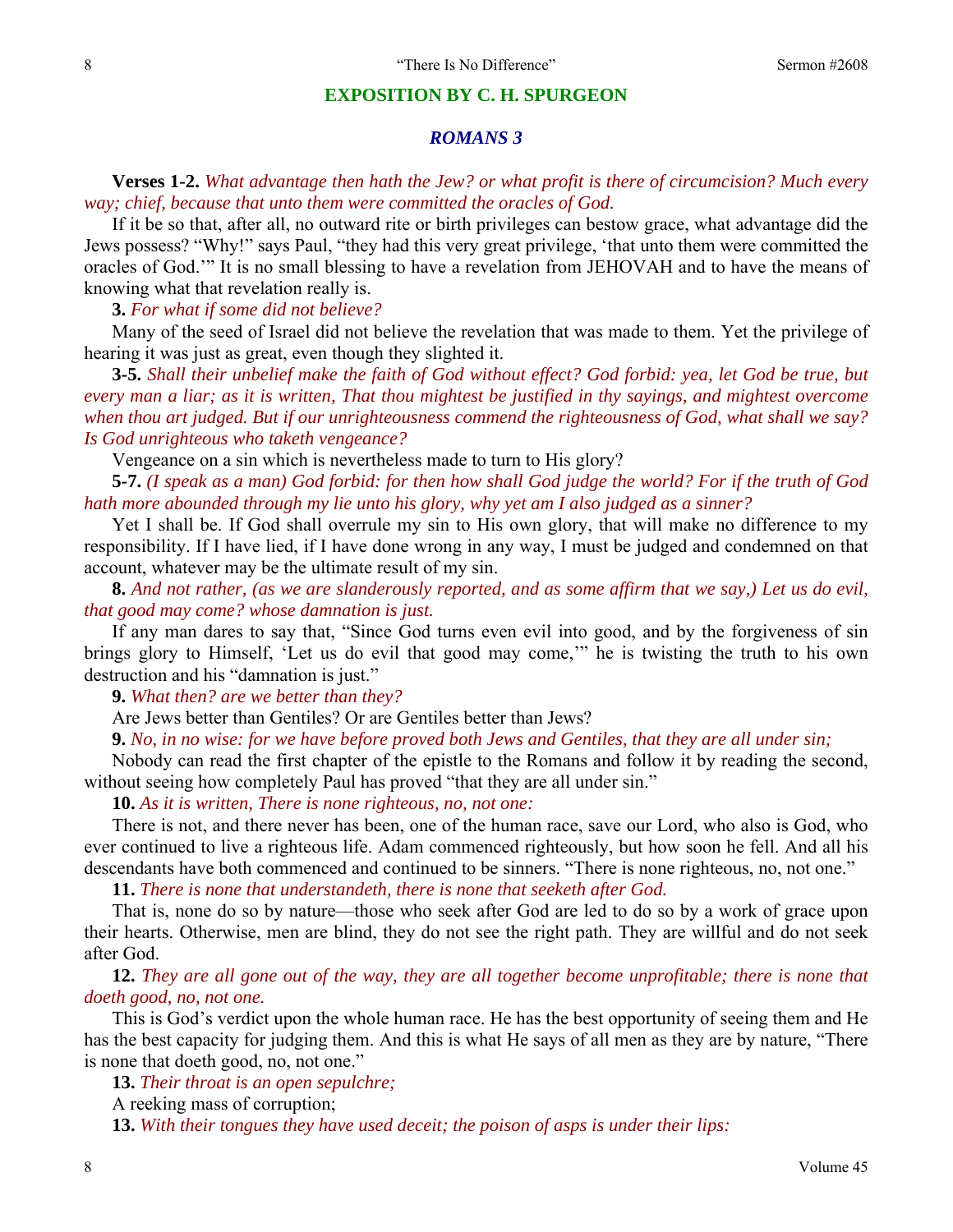They are pleased to say a bad word about their neighbor. They are eager to repeat any slander that they hear and they are not unwilling even to invent it themselves.

**14-15.** *Whose mouth is full of cursing and bitterness: their feet are swift to shed blood:* 

And when, by fear of the laws of the land, they are prevented from carrying out their evil purposes, yet their anger is itself murder in intent—and into what human heart has not that sin glanced?

**16-19.** *Destruction and misery are in their ways: and the way of peace have they not known: there is no fear of God before their eyes. Now we know that what things soever the law saith, it saith to them who are under the law:* 

All these passages, which Paul has put together in this dreadful mosaic, are taken from the Old Testament, so they apply to the Jews. And he had already proved, in the first chapter, the intolerable vice of the Gentiles, so that now he has shown that both Jews and Gentiles are guilty.

**19.** *That every mouth may be stopped, and all the world may become guilty before God.* 

The nineteenth century world, as well as the world of the first century—all the world, in all time, has "become guilty before God."

**20.** *Therefore by the deeds of the law there shall no flesh be justified in his sight:* 

Talk not, therefore, of righteousness by your own works. Dream not of meriting eternal life by any attempt to keep the law, for this is the declaration of God's Holy Spirit, "By the deeds of the law there shall no flesh be justified in his sight:"

 **20.** *For by the law is the knowledge of sin.* 

The law is a looking-glass—you see your spots as you gaze into it. But no man ever washed his face in a looking-glass—it shows the spots, but it cannot remove them. The law is the indicator and the revealer of sin, but it has no power whatever to put away sin.

**21-24.** *But now the righteousness of God without the law is manifested, being witnessed by the law*  and the prophets; even the righteousness of God which is by faith of Jesus Christ unto all and upon all *them that believe: for there is no difference: for all have sinned, and come short of the glory of God; being justified freely by his grace through the redemption that is in Christ Jesus:* 

That is a very wonderful verse, every word of it is full of meaning. "Justified"—that is, accounted just, made to be righteous in the sight of God. "Justified *freely*"—without any merit or purchase money. "Freely *by his grace*"—not an act of justice, but an act of mercy has made sinners just in the sight of God. *"Through the redemption"—*there is the foundation of it all—we are redeemed by precious blood. *"Through the redemption that is in Christ Jesus."* 

**25-27.** *Whom God hath set forth to be a propitiation through faith in his blood, to declare his righteousness for the remission of sins that are past, through the forbearance of God; to declare, I say, at this time his righteousness: that he might be just, and the justifier of him which believeth in Jesus. Where is boasting then?* 

Boasting is sure to be somewhere handy, ready to creep in if it can, for we are all prone to it—it is the common sin of our race. "Where is boasting then?"

**27.** *It is excluded. By what law?* 

It is shut out. But by what law is it shut out?

**27.** *Of works?* 

No, for whenever we think that we have been performing any good works, we begin to boast at once. **27.** *Nay, but by the law of faith.* 

For if we are saved by believing, if we are justified freely by God's grace, through the redemption that is in Christ Jesus, then there is no room for boasting.

**28.** *Therefore we conclude that a man is justified by faith without the deeds of the law.* 

"We conclude"—we are shut up to this belief, "that a man is justified by faith without the deeds of the law."

**29.** *Is he the God of the Jews only? is he not also of the Gentiles? Yes, of the Gentiles also:*